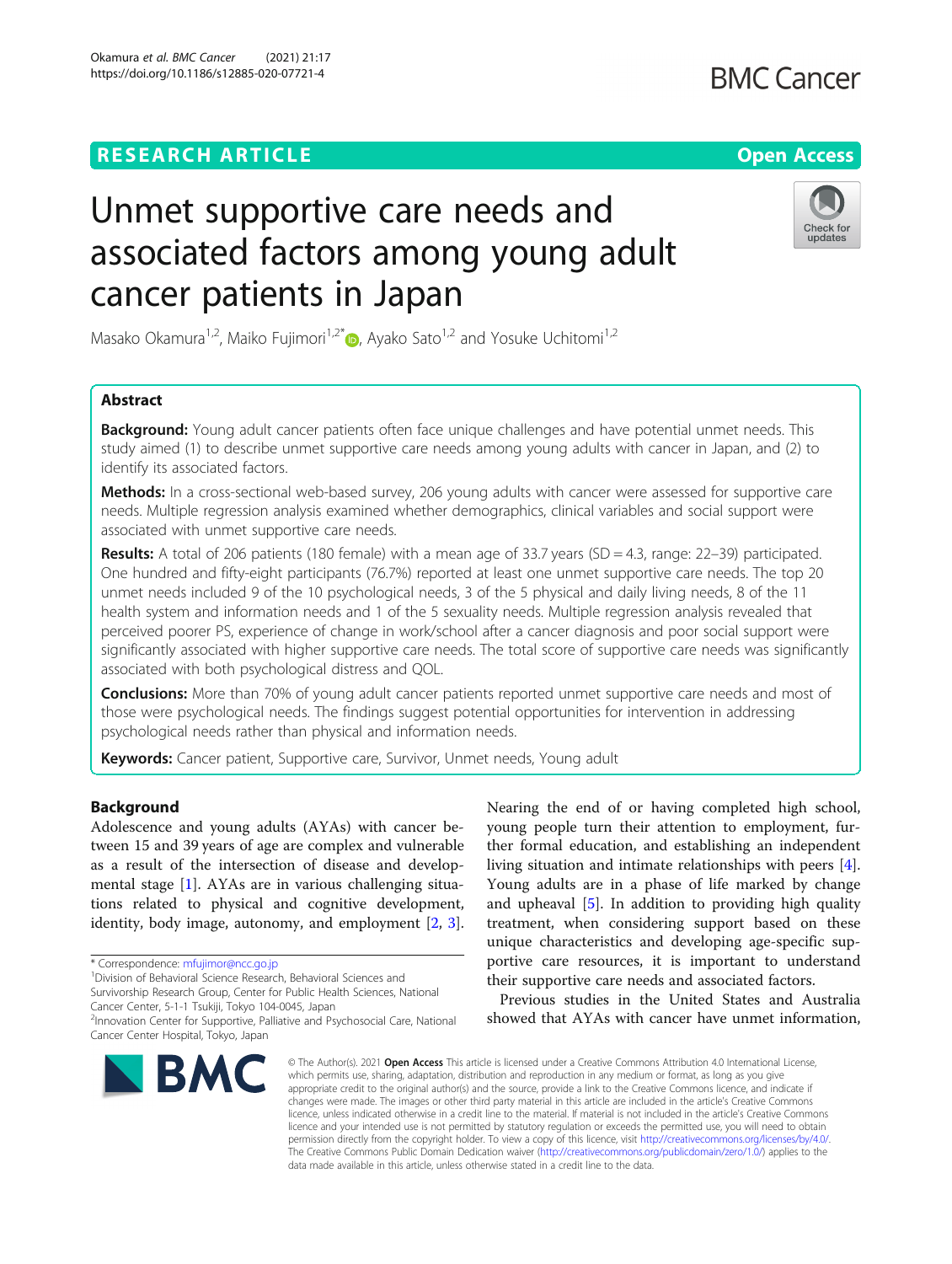service and supportive care needs  $[4, 6-13]$  $[4, 6-13]$  $[4, 6-13]$  $[4, 6-13]$  $[4, 6-13]$  $[4, 6-13]$ . According to a systematic review conducted by Galán et al. [\[14](#page-8-0)], the most common needs for AYA cancer survivors are "individualized information and advice", "counseling and psychological support" and "social support, and social relationship". AYA cancer survivors tend to seek social support from their families and friends, not their doctors [[14\]](#page-8-0). These results are different from those reported studies on adults [\[15](#page-8-0)]. Hoekstra et al. [\[15\]](#page-8-0) found that being able to talk about impact of the disease, getting medical help for problems not related to cancer and obtaining information about their illness from their doctors were all key factors for adults. Moreover, support and access to specialists (e.g. psychologists) is highly valued by young people [[14\]](#page-8-0) but is not common in older cancer survivors. Unmet information and service needs for AYAs with cancer were associated with sex, age, age of first diagnose, race, performance status (PS), marital status, chemotherapy, depression, anxiety and QOL [[4,](#page-8-0) [7](#page-8-0)–[10,](#page-8-0) [12](#page-8-0), [13\]](#page-8-0). Though psychological distress, impaired physical functioning, cognitive dysfunction and financial hardship occur during treatment and many years after, supportive care needs could change during the transition process from active treatment to survivorship  $[16]$  $[16]$ . It is important to investigate the factors associated with unmet needs in order to consider the support of AYA cancer patients.

AYAs with cancer are 2.5% of all cancer patients in Japan [\[17\]](#page-8-0). As it's relatively low rate compared to the other generations, little is known about their unmet needs and associations between various sociodemographic, medical and psychosocial variables and unmet needs among AYAs with cancer in Japan. Therefore, the current study aimed (1) to describe unmet supportive care needs among AYAs with cancer in Japan, and (2) to identify its associated factors.

#### Methods

#### Participants and procedure

The survey company (Macromill, Ltd.) recruited potential participants from a pool of 10 million who were registered in a national database and sent questionnaires to them online over 5 days in April 2017. Eligible participants were those with cancer followed in an outpatient clinic and aged 16–39 years old at the time of survey. The 15–39 age range is the standard used by the National Cancer Institute in the United States. According to the Ethical Guidelines for Medical and Health Research Involving Human Subjects formulated by the Ministry of Health, Labor and Welfare of Japan, minors who have graduated from junior high school or are 16 years of age or older can be judged to have sufficient judgment ability regarding the conduct of the study. For these reasons, we set the eligibility age from 16 to 39

years. Potential participants first read introductory statements that summarized the contents of the questionnaire and explained they could withdraw at any time if they wished so. Responses were considered consent to participate. Because the legal adult age is 20 years old in Japan, those who were 16–19 years old were asked to confirm the consent of their parents. Responses to the questionnaire were voluntary, and confidentiality was maintained throughout all investigations and analyses. This study was approved by the Institutional Review Board and Ethics Committee of the National Center for Neurology and Psychiatry, Japan, and was conducted in accordance with the principles laid down in the Helsinki Declaration.

### Measures

## Supportive care needs: The short-form Supportive Care Needs Survey questionnaire (SCNS-SF34)

The SCNS-SF34 is a 34-item self-report questionnaire. It measures perceived needs of cancer patients in five domains: psychological (10 items), health system and information (11 items), physical and daily living (5 items), patient care and support (5 items) and sexuality (3 items). A 5-point Likert scale is used where 1 corresponds with no need (not applicable), 2 no need (satisfied) and 3, 4 and 5 with low, moderate and high levels of unmet need, respectively. Subscale scores were obtained by summing the individual items. In addition, the total score was obtained by summing all the subscales (range = 34–170). A higher score indicated a higher perceived need. As an alternative use, the scale can be used to obtain information on the presence/absence and number of perceived unmet needs (a rating of 3 or higher was regarded as an unmet need), depending on the researcher's clinical question. Participants were instructed to circle the number that best describes whether they have needed help with each of the statements in the past month. The validity and reliability of the Japanese version of the SCNS-SF34 have been established [[18](#page-8-0)].

## Perceived social support: The short-version

## Multidimensional Scale of Perceived Social Support

It measures social support from family, friends and significant other with seven items. A 7-point Likert scale is used, and a low score for a scale represents poor social support. The validity and reliability of the Japanese version of the short-version Multidimensional Scale of Perceived Social Support have been confirmed [[19](#page-8-0)].

## Psychological distress: The Kessler Psychological Distress Scale (K6)

The K6 scale is a self-rated six-item questionnaire exploring the frequency of psychological distress during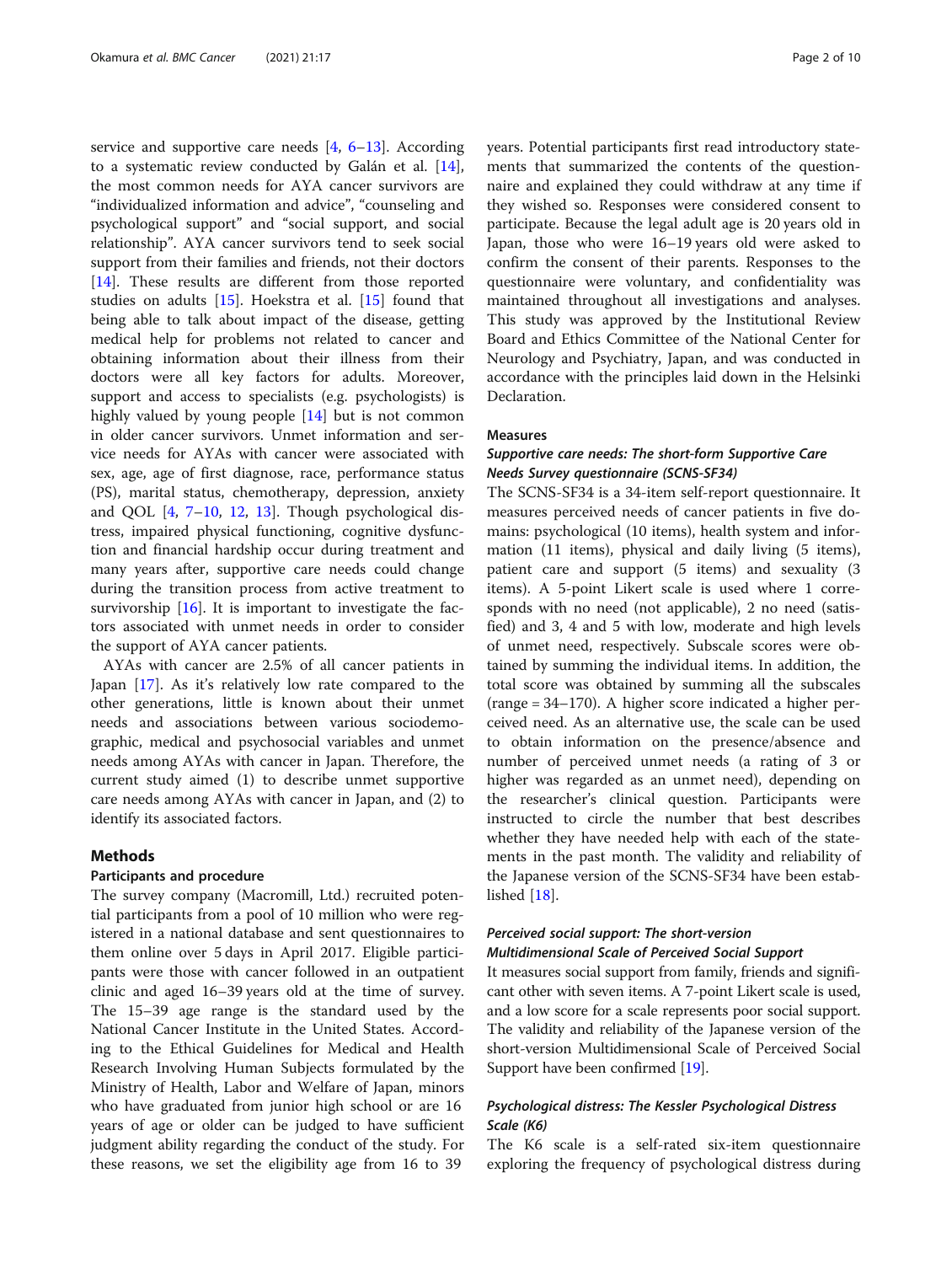past 30 days. Responses are rated on a five-point scale ranging from "none of the time" (0) to "All the time" (4); scores range from 0 to 24. High scores indicate more severe mental disorders. The validity and reliability of the Japanese version of the K6 have been established [[20\]](#page-8-0).

## Quality of life (QOL): The EuroQol 5 Dimensions 5 Levels (EQ-5D-5L)

The EQ-5D-5L measures five dimensions; mobility, selfcare, usual activities, pain/discomfort, and anxiety/depression. A 5-point Likert scale is used and a high score for a scale represents a high level of symptomatology and problems. The validity and reliability of the Japanese version of the EQ-5D-5L have been confirmed [\[21](#page-8-0)].

#### Demographic and medical characteristics

The participants were asked their demographic and clinical information, as listed in Table [1](#page-3-0). Age, sex and occupational status were obtained from the basic information of the monitoring system.

#### Sample size calculations

We planned to perform a multiple regression analysis to examine the factors related to the supportive care needs, and we calculated that 10 times as many subjects as the number of independent variables would be required. Considering the missing data, the planned number of subjects was 150.

#### Statistical analysis

First, we described the prevalence of unmet needs. Second, to identify potential demographic, biomedical, and psychosocial factors associated with a high degree of unmet needs, we conducted a preliminary univariate analysis. In this preliminary analysis, the presence or absence of unmet needs was entered as dependent variables. The presence of unmet needs means that there is more than one item rating of 3 or higher in the SCNS-SF34. Demographic and clinical variables and social support were entered as independent variables. For the univariate analyses, an unpaired t-test, Mann-Whitney test and chi-square test were conducted, as appropriate. After the univariate analyses, we used a multiple regression analysis to examine the final factors associated with patients' unmet needs. The dependent variables were total score (total needs) and the score of each domain. Independent variables with a  $p$ -value of less than 0.05 in the preliminary univariate analyses were entered into the multiple regression analysis. We entered associated factors (sex, age, age of first diagnose, PS, marital status and chemotherapy) which were reported in previous research [[4,](#page-8-0) [7](#page-8-0)–[9](#page-8-0), [11,](#page-8-0) [12\]](#page-8-0) as independent variables as well. A backward stepwise selection method was used to reduce non-significant variables from the models. To

investigate the association between the patients' supportive care needs and psychological distress and QOL, Pearson's correlation analysis was conducted. Data were analyzed with the SPSS version 25.0 (IBM). All of the tests were two-tailed, with a  $p$ -value of < 0.05.

## Results

### Patient characteristics

One thousand and twenty-six cancer patients aged between 16 and 39 were registered in the database in April 2017. Seventy-six percent of the patients were female (776 of 1026). Two hundred and six patients responded and completed the survey (87.4%; 180 female). The participants' mean age was 33.7 years (SD = 4.3, range: 22– 39). The most common type of cancer was uterus (40.8%). Sixteen participants (7.8%) were undergoing chemotherapy. The sociodemographic and clinical characteristics are shown in Table [1.](#page-3-0)

#### Prevalence of unmet supportive care needs

One hundred fifty-eight participants (76.7%) reported at least one unmet supportive care need. The top 20 unmet needs were shown in Table [2.](#page-5-0) 'Fears of spreading cancer' was the commonest, followed by 'Feeling down and depressed', 'Anxiety', and 'Concerns about the worries of those close to you'. All of those items were in the psychological domain. The top 20 unmet needs included 9 of the 10 psychological needs, 3 of the 5 physical and daily living needs, 8 of the 11 health system and information needs and 1 of the 5 sexuality needs. The prevalence of the ten most frequent unmet needs was over 40%.

We also showed the top 20 unmet needs in each gender (male/female), marital status (married/single), children (have/none) and chemotherapy (no/under/ completed), and the results of the chi-square test (Table [2\)](#page-5-0). Single patients and patients who don't have any children had more unmet needs in several items of psychological needs, physical and daily living needs and health system and information needs. Patients undergoing chemotherapy had more unmet needs in all domains, especially in psychological needs.

## Factors associated with unmet needs

We compared sociodemographic, medical and psychological factors between patients with and without unmet needs in univariate analyses. The factors that were significantly correlated with the presence of unmet needs were: change in income status after a cancer diagnosis (decreased) ( $p = 0.001$ ); change in work/school life after a cancer diagnosis (somewhat changed)  $(p < 0.001)$ ; PS  $(p < 0.001)$ ; chemotherapy (yes)  $(p = 0.003)$ ; social support ( $p = 0.003$ ).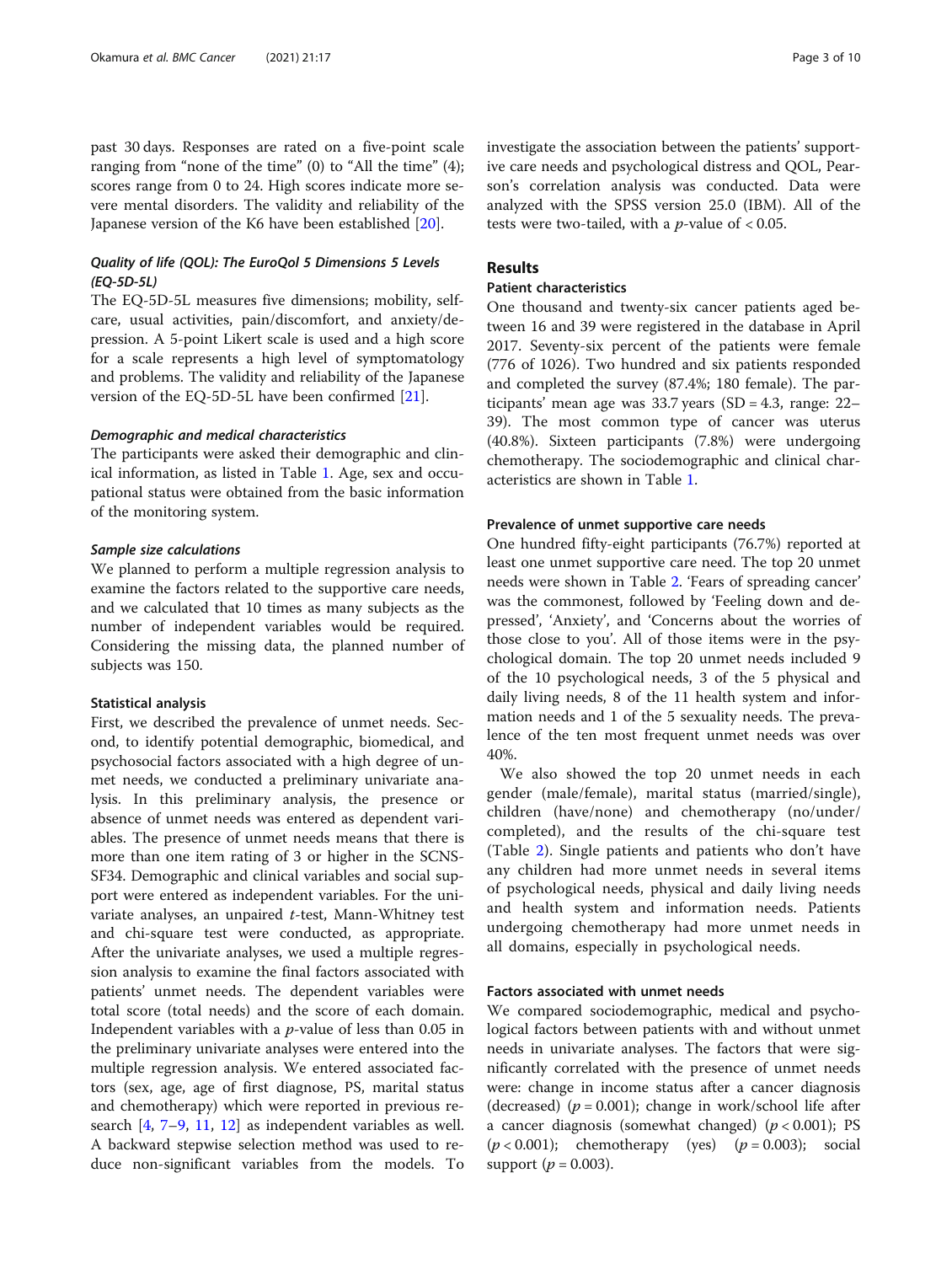## <span id="page-3-0"></span>**Table 1** Characteristics of the study participants ( $N = 206$ )

| $\bullet$ $\bullet$ characteristics of the stady participatits $\mathfrak{p}\left( \cdot\right)$<br>Characteristic | $-\circ$ $\circ$ $\prime$ | N                           | %       |
|--------------------------------------------------------------------------------------------------------------------|---------------------------|-----------------------------|---------|
| Age                                                                                                                | mean: 33.7 (SD = 4.3)     | median: 34.5 (range, 22-39) |         |
| Gender                                                                                                             | Female                    | 180                         | 87.4    |
|                                                                                                                    | Male                      | 26                          | 12.6    |
| Education                                                                                                          | $\leq$ 12 y               | 86                          | 41.7    |
|                                                                                                                    | >12 y                     | 120                         | 58.3    |
| Marital status                                                                                                     | Married                   | 102                         | 49.5    |
|                                                                                                                    | Single or divorced        | 104                         | 50.5    |
| Household size                                                                                                     | Living alone              | 45                          | 21.8    |
|                                                                                                                    | Two or more               | 161                         | 78.2    |
| Having children                                                                                                    | None                      | 128                         | 62.1    |
|                                                                                                                    | Age < 20                  | 76                          | 36.9    |
|                                                                                                                    | Age $> 20$                | 3                           | 1.5     |
| Occupational status                                                                                                | Full-time                 | 65                          | 31.6    |
|                                                                                                                    | Part-time                 | 51                          | 24.8    |
|                                                                                                                    | Absence from work         | 16                          | 7.8     |
|                                                                                                                    | Housemaker                | 46                          | 22.3    |
|                                                                                                                    | Unemployed                | 23                          | 11.2    |
|                                                                                                                    | Student                   | $\mathbf{1}$                | 0.5     |
|                                                                                                                    | Others                    | $\overline{4}$              | 1.9     |
| Change in income status after cancer diagnosis                                                                     |                           |                             |         |
|                                                                                                                    | No change                 | 103                         | 50.0    |
|                                                                                                                    | Decreased                 | 86                          | 41.7    |
|                                                                                                                    | Increased                 | 17                          | 8.3     |
| Change in work and school life after cancer diagnosis                                                              |                           |                             |         |
|                                                                                                                    | No change                 | 91                          | 44.2    |
|                                                                                                                    | Work/study hour decreased | 20                          | 9.7     |
|                                                                                                                    | Absence from work/school  | 50                          | 24.3    |
|                                                                                                                    | Left work/school          | 58                          | 28.1    |
|                                                                                                                    | Changed jobs/schools      | 22                          | 10.7    |
|                                                                                                                    | Firing                    | $\overline{2}$              | 1.0     |
|                                                                                                                    | Other                     | 5                           | 2.4     |
| Caring for parents                                                                                                 | $\rm No$                  | 192                         | 93.2    |
|                                                                                                                    | Yes                       | 14                          | 6.8     |
| Performance status <sup>a</sup>                                                                                    | $\mathbf 0$               | 147                         | 71.4    |
|                                                                                                                    | $\mathbf{1}$              | 52                          | 25.2    |
|                                                                                                                    | $\overline{2}$            | $\overline{4}$              | 1.9     |
|                                                                                                                    | 3                         | $\sqrt{2}$                  | 1.0     |
|                                                                                                                    | $\overline{4}$            | $\mathbf{1}$                | 0.5     |
| Cancer site                                                                                                        | Uterus                    | 84                          | 40.8    |
|                                                                                                                    | Breast                    | 25                          | 12.1    |
|                                                                                                                    | Thyroid                   | 23                          | 11.2    |
|                                                                                                                    | Ovary                     | 17                          | $8.3\,$ |
|                                                                                                                    | Lymphoma                  | 15                          | 7.3     |
|                                                                                                                    | Leukemia                  | $13$                        | 6.3     |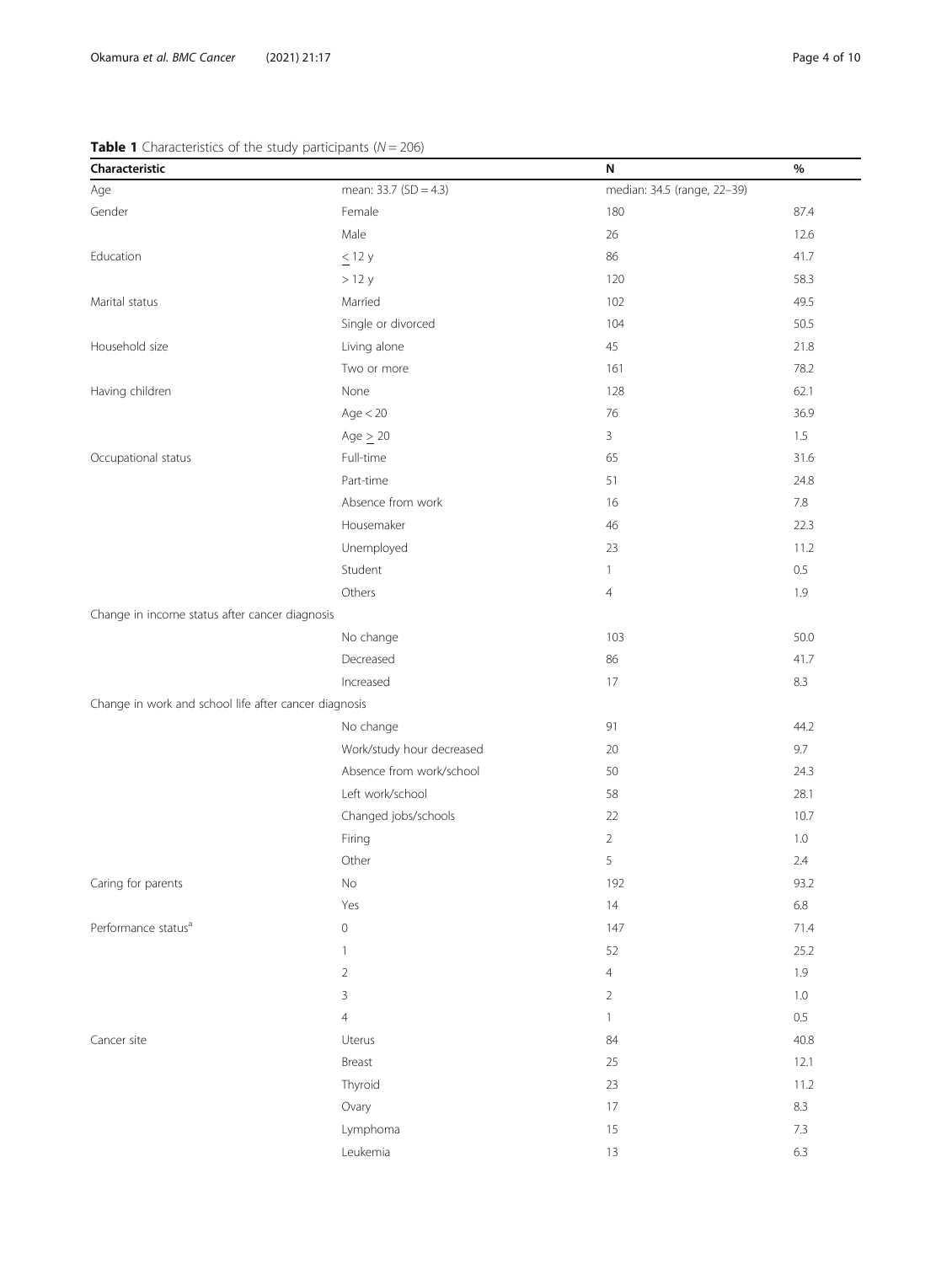| Characteristic                                                                                                                                                                                                                                                                                                                     |                  | N   | $\%$ |
|------------------------------------------------------------------------------------------------------------------------------------------------------------------------------------------------------------------------------------------------------------------------------------------------------------------------------------|------------------|-----|------|
|                                                                                                                                                                                                                                                                                                                                    | Intestine/rectum | 13  | 6.3  |
|                                                                                                                                                                                                                                                                                                                                    | Other            | 16  | 7.8  |
| Age of the first diagnosis                                                                                                                                                                                                                                                                                                         | $<$ 30           | 111 | 53.9 |
|                                                                                                                                                                                                                                                                                                                                    | $\geq 30$        | 95  | 46.1 |
| Years since diagnosis                                                                                                                                                                                                                                                                                                              | $<$ 1 year       | 33  | 16.0 |
|                                                                                                                                                                                                                                                                                                                                    | 1-5 years        | 105 | 51.0 |
|                                                                                                                                                                                                                                                                                                                                    | 5-10 years       | 47  | 22.8 |
|                                                                                                                                                                                                                                                                                                                                    | $\geq$ 10 years  | 21  | 10.2 |
| Recurrence/metastasis                                                                                                                                                                                                                                                                                                              | <b>No</b>        | 164 | 79.6 |
|                                                                                                                                                                                                                                                                                                                                    | Yes              | 15  | 7.3  |
|                                                                                                                                                                                                                                                                                                                                    | Unknown          | 27  | 13.1 |
| Chemotherapy                                                                                                                                                                                                                                                                                                                       | Never            | 116 | 56.3 |
|                                                                                                                                                                                                                                                                                                                                    | Yes (undergoing) | 16  | 7.8  |
| $\overline{a}$ and $\overline{a}$ and $\overline{a}$ and $\overline{a}$ and $\overline{a}$ and $\overline{a}$ and $\overline{a}$ and $\overline{a}$ and $\overline{a}$ and $\overline{a}$ and $\overline{a}$ and $\overline{a}$ and $\overline{a}$ and $\overline{a}$ and $\overline{a}$ and $\overline{a}$ and $\overline{a}$ and | Yes (completed)  | 74  | 35.9 |

**Table 1** Characteristics of the study participants ( $N = 206$ ) (Continued)

<sup>a</sup>Eastern Cooperative Oncology Group criteria

Using these significant correlated factors in univariate analysis and the associated factors (sex, age, age of first diagnose and marital status) which were reported in previous research, we conducted a multiple regression analysis to identify independent associated factors for unmet needs (Table [3](#page-7-0)). The results revealed that PS, change in work/school life after a cancer diagnosis and poor social support were associated with total needs. PS was associated with unmet needs of all domains. Poor social support was associated with unmet psychological needs, health system and information needs, and care and support needs. Patients who had experiences change in work/school life after a cancer diagnosis were more likely to have unmet supportive care needs except for sexuality needs.

The total score of the SCNS-SF34 was significantly associated with both psychological distress (K6 total:  $r =$ 0.608,  $p < 0.001$ ) and QOL (EQ-5D-5L:  $r = 0.618$ ,  $p < 0.001$ ).

#### Discussion

To our knowledge, this study is the first report to assess unmet supportive care needs among Asian young adult cancer patients. Miyashita et al. [[22\]](#page-8-0) reported unmet information needs and they were related to QOL in young breast cancer survivors (18–45 years of age at diagnosis and 21–64 years of age at the time of the survey) in Japan. Satisfaction with overall communication with medical professionals was the most unmet information need, which was related to QOL. Those results and our study may lay a foundation for future intervention studies for Japanese young adults with cancer. Our findings are consistent with

previously reported findings [\[23](#page-9-0)–[25](#page-9-0)]. Sender et al. [[23,](#page-9-0) [24\]](#page-9-0) found that young adult cancer patients most often reported their psychological supportive care needs. Hall et al. [[25\]](#page-9-0) showed the top five moderate/ high needs reported by young adult cancer survivors. Those items were 'Fears about the cancer spreading', 'Uncertainty about future', 'Concerns about the worries of those close to you', 'Anxiety' and 'Worry that treatment is beyond your control' in the psychological domain, and 'Lack of energy' in the physical and daily living domain. They were also in the top ten unmet needs and seven items of the top ten unmet needs belonged to the psychological domain in our study. Unmet psychological needs of young adult cancer patients are as high as Japanese patients over 40 years of age [[26,](#page-9-0) [27\]](#page-9-0), and should be examined.

Poor social support was associated with higher levels of unmet total supportive care needs and three domains. A cross-sectional study has demonstrated that AYAs with cancer report greater challenges in social functioning compared with the general AYA population [\[8](#page-8-0)]. AYAs with cancer frequently report difficulties in maintaining or making new social relationships because of the long-term effects of treatment or feeling anxious concerning fitting into their peer group again [\[28,](#page-9-0) [29](#page-9-0)]. Husson et al. [\[30](#page-9-0)] found that AYAs with cancer who had low social functioning reported more physical symptoms and higher levels of distress, and they perceived themselves to receive less social support. We also found that single patients and patients who don't have any children had more unmet needs in several items of psychological needs, physical and daily living needs, and health system and information needs. Social support and social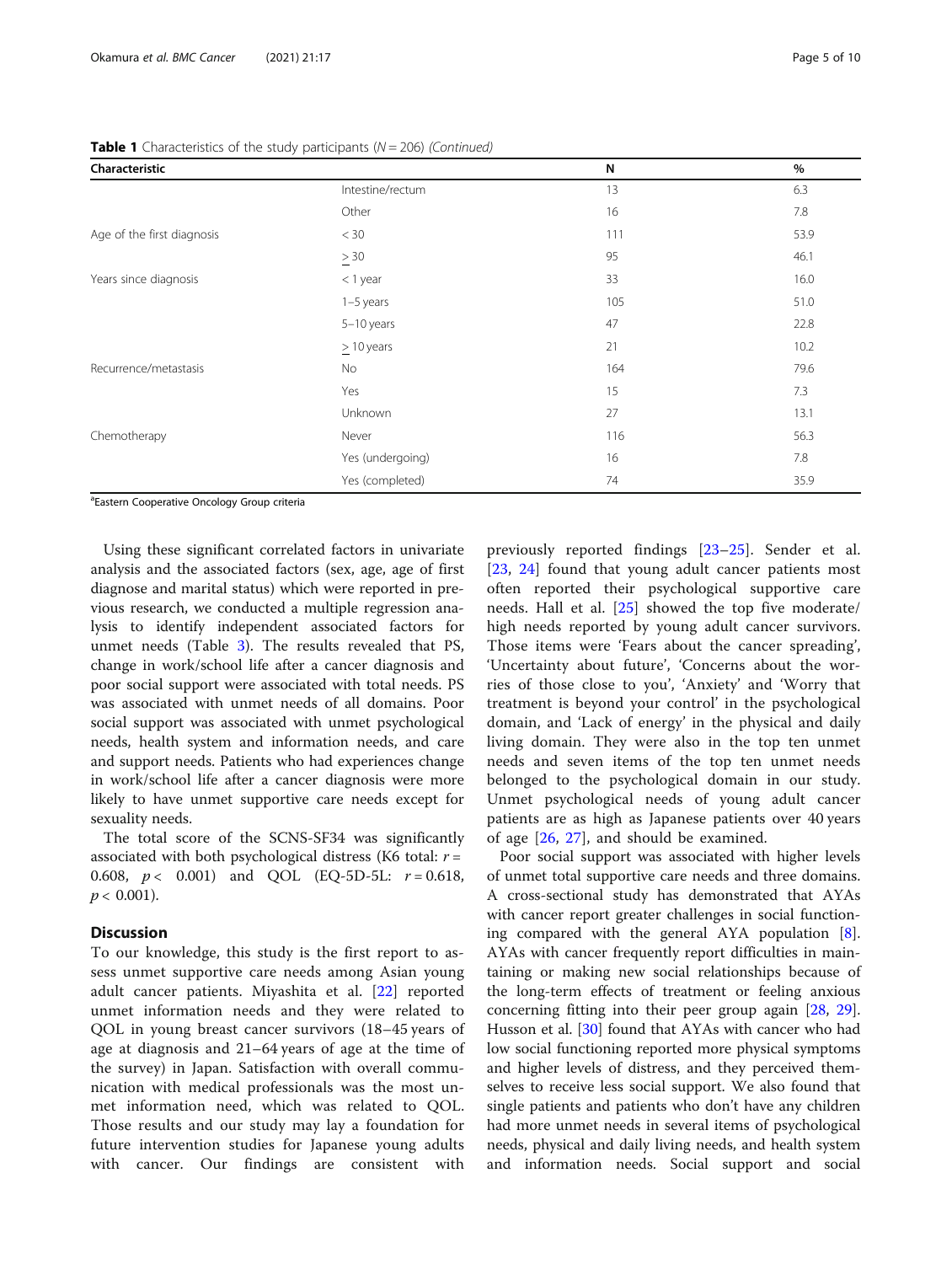<span id="page-5-0"></span>

| Table 2 Top 20 unmet needs among young adult patients ( $N = 206$ )                       |                      |                    |                       |          |                        |                       |           |                    |                     |                     |                                |                     |                      |                 |
|-------------------------------------------------------------------------------------------|----------------------|--------------------|-----------------------|----------|------------------------|-----------------------|-----------|--------------------|---------------------|---------------------|--------------------------------|---------------------|----------------------|-----------------|
| Unmet needs                                                                               | $(N = 206)$<br>total | Gender             |                       |          | Marital status         |                       |           | Children           |                     |                     | Chemotherapy                   |                     |                      |                 |
|                                                                                           |                      | $(N = 26)$<br>Male | $(N = 180)$<br>Female | đ        | $(N = 102)$<br>Married | $(M = 104)$<br>Single | đ         | $(N = 76)$<br>Have | None<br>$(M = 128)$ | đ                   | $\frac{N_{\text{O}}}{N} = 116$ | $(N = 16)$<br>Under | Done<br>( $N = 74$ ) | đ               |
|                                                                                           | (96)                 | (96)               | (96)                  |          | (96)                   | (%)                   |           | (96)               | (96)                |                     | (96)                           | (%)                 | (96)                 |                 |
| Psychological                                                                             |                      |                    |                       |          |                        |                       |           |                    |                     |                     |                                |                     |                      |                 |
| Fears of spreading of cancer                                                              | 54.9                 | 57.6               | 54.4                  | 0.756    | 54.9                   | 54.8                  | 0.989     | 51.3               | 57.0                | 0.421               | 48.3                           | 75.0                | 60.0                 | 0.058           |
| Feeling down or depressed                                                                 | 51.5                 | 61.5               | 50.0                  | 0.271    | 44.1                   | 58.7                  | 0.037     | 42.3               | 57.0                | $0.040*$            | 48.3                           | 75.0                | 51.4                 | 0.134           |
| Anxiety                                                                                   | 48.1                 | 53.8               | 47.2                  | 0.527    | 42.2                   | 53.8                  | 0.093     | 39.7               | 53.1                | 0.062               | 40.5                           | 75.0                | 54.1                 | *<br>0.015      |
| Concerns about the worries<br>of those close to you                                       | 46.6                 | 53.4               | 45.6                  | 0.428    | 41.1                   | 51.9                  | 0.122     | 42.3               | 49.2                | 0.335               | 39.7                           | 68.8                | 52.7                 | *<br>0.039      |
| Feelings of sadness                                                                       | 45.1                 | 50.0               | 4.4                   | 0.595    | 38.2                   | 51.9                  | $0.048 *$ | 37.2               | 50.0                | 0.073               | 39.7                           | 75.0                | 47.3                 | $0.026 *$       |
| Uncertainty about future                                                                  | 44.2                 | 53.8               | 42.8                  | 0.288    | 36.3                   | 51.9                  | 0.024     | 33.3               | 50.8                | $\ast$<br>0.014     | 34.5                           | 68.8                | 54.1                 | $0.004**$       |
| treatment are beyond your<br>Worry that results of<br>control                             | 41.7                 | 23.1               | 44.4                  | $0.039*$ | 42.2                   | 41.3                  | 0.906     | 41.0               | 423                 | 0.870               | 35.3                           | $\frac{3}{8}$       | 40.5                 | $0.002**$       |
| Keeping a positive outlook                                                                | 39.8                 | 53.8               | 37.8                  | 0.118    | 32.6                   | 47.1                  | $0.030*$  | 28.2               | 46.9                | $0.008$ **          | 33.6                           | 68.8                | 54.1                 | $0.020*$        |
| Feelings about death and<br>dying                                                         | 35.9                 | 38.5               | 35.6                  | 0.773    | 31.4                   | 40.4                  | 0.178     | 33.3               | 37.5                | 0.545               | 28.4                           | 50.0                | 44.6                 | $\ast$<br>0.037 |
| Physical and daily living                                                                 |                      |                    |                       |          |                        |                       |           |                    |                     |                     |                                |                     |                      |                 |
| Lack of energy/tiredness                                                                  | 46.1                 | 423                | 46.7                  | 0.677    | 40.1                   | 51.9                  | 0.091     | 37.2               | 51.6                | $0.045*$            | 45.7                           | 75.0                | 40.5                 | $\ast$<br>0.043 |
| Work around the home                                                                      | 42.2                 | 50.0               | $-1.1$                | 0.391    | 31.4                   | 52.9                  | 0.002     | 30.8               | 49.2                | $0.009**$           | 34.5                           | 75.0                | 47.3                 | $0.005**$       |
| Feeling unwell a lot of the<br>time                                                       | 36.9                 | 46.2               | 35.6                  | 0.295    | 30.4                   | 43.3                  | 0.055     | 23.1               | 45.3                | $\ddot{*}$<br>0.001 | 32.8                           | 56.3                | 39.2                 | 0.166           |
| Health system and information                                                             |                      |                    |                       |          |                        |                       |           |                    |                     |                     |                                |                     |                      |                 |
| Being informed about things<br>you can do to help yourself<br>to get well                 | 40.3                 | 42.3               | 40.0                  | 0.823    | 37.3                   | 43.3                  | 0.379     | 38.5               | 41.4                | 0.676               | 35.3                           | 68.8                | 41.9                 | *<br>0.036      |
| Being informed about your<br>test results as soon as<br>feasible                          | 38.4                 | 46.2               | 37.2                  | 0.381    | 35.3                   | 41.3                  | 0.372     | 37.2               | 39.1                | 0.787               | 35.3                           | 56.3                | 39.2                 | 0.268           |
| Being given explanation of<br>those tests for which you<br>would like explanations        | 37.8                 | 50.0               | 36.1                  | 0.172    | 32.4                   | 43.3                  | 0.106     | 29.5               | 43.0                | 0.053               | 37.9                           | 56.2                | 33.8                 | 0.244           |
| Being informed about cancer<br>which is under control or<br>diminishing                   | 373                  | 46.2               | 36.1                  | 0.322    | 31.4                   | 43.3                  | 0.078     | 32.1               | 40.6                | 0.217               | 33.6                           | 68.8                | 36.5                 | $\ast$<br>0.024 |
| about the benefits and side-<br>effects of treatments before<br>Being adequately informed | 37.0                 | 46.2               | 35.6                  | 0.295    | 33.3                   | 40.4                  | 0.294     | 33.3               | 39.1                | 0.408               | 35.3                           | 56.3                | 35.1                 | 0.248           |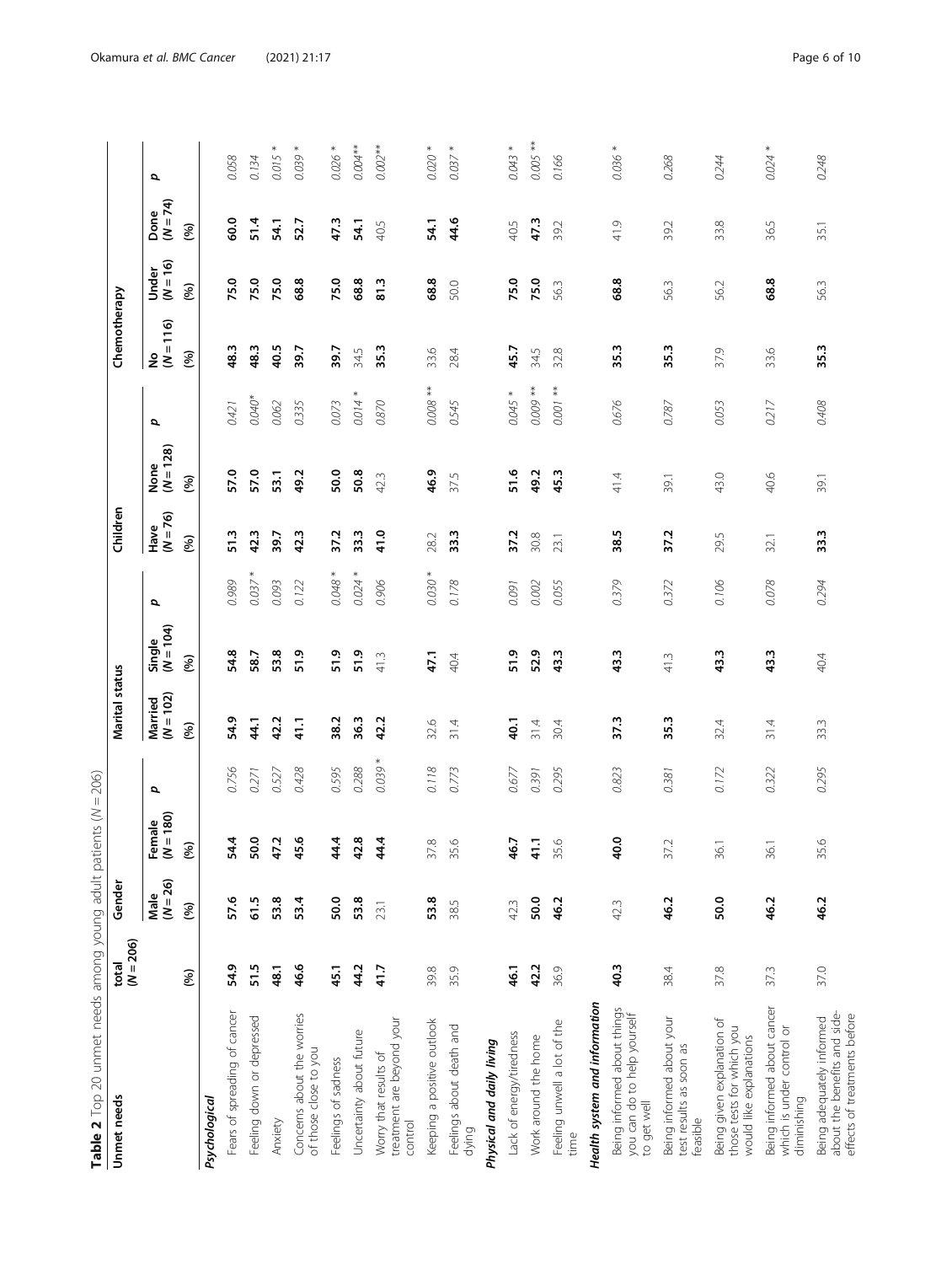| Table 2 Top 20 unmet needs among young adult patients ( $N = 206$ ) (Continued)                                                 |                      |                    |                       |       |                      |                       |           |                  |                     |       |                  |                     |                  |            |
|---------------------------------------------------------------------------------------------------------------------------------|----------------------|--------------------|-----------------------|-------|----------------------|-----------------------|-----------|------------------|---------------------|-------|------------------|---------------------|------------------|------------|
| Unmet needs                                                                                                                     | $(N = 206)$<br>total | Gender             |                       |       | Marital status       |                       |           | Children         |                     |       | Chemotherapy     |                     |                  |            |
|                                                                                                                                 |                      | $(N = 26)$<br>Male | $(N = 180)$<br>Female | p     | Married<br>(N = 102) | Single<br>$(M = 104)$ |           | Have<br>$(M=76)$ | $(N = 128)$<br>None | ρ     | $(N = 116)$<br>ş | $(N = 16)$<br>Under | Done<br>$(N=74)$ | ρ          |
|                                                                                                                                 | (%)                  | (%)                | $\mathcal{S}$         |       | (96)                 | (%)                   |           | (%)              | (96)                |       | (%)              | (96)                | (96)             |            |
| you choose to have them                                                                                                         |                      |                    |                       |       |                      |                       |           |                  |                     |       |                  |                     |                  |            |
| hospital with whom you can<br>talk to about all aspects of<br>your condition, treatment<br>Having one member of<br>and followup | 36.8                 | 385                | 36.7                  | 0.859 | 31.4                 | 42.3                  | 0.104     | 32.1             | 39.8                | 0.261 | 34.5             | 50.0                | 37.8             | 0.473      |
| you, family or friends need it<br>professional counseling if<br>Having access to                                                | 36.4                 | 42.3               | 35.6                  | 0.504 | 32.4                 | 40.4                  | 0.231     | 38.5             | 40.6                | 0.107 | 26.7             | 62.5                | 45.9             | $0.002***$ |
| Being treated like a person<br>not just another case                                                                            | 35.4                 | 423                | 34.4                  | 0.433 | 28.4                 | 42.3                  | $0.037 *$ | 29.5             | 39.1                | 0.163 | 28.4             | 62.5                | 40.5             | $0.015*$   |
| Sexuality                                                                                                                       |                      |                    |                       |       |                      |                       |           |                  |                     |       |                  |                     |                  |            |
| Changing in sexual feelings                                                                                                     | 35.4                 | 26.9               | 33.9                  | 0.332 | 31.4                 | 34.6                  | 0.359     | 28.2             | 35.9                | 0.428 | 35.3             | 25.0                | 37.8             | 0.622      |
| Top 10 unmet needs were showed by bolded numbers for each category<br>$*p < 0.05$ , $*p < 0.01$ ; chi-squared test              |                      |                    |                       |       |                      |                       |           |                  |                     |       |                  |                     |                  |            |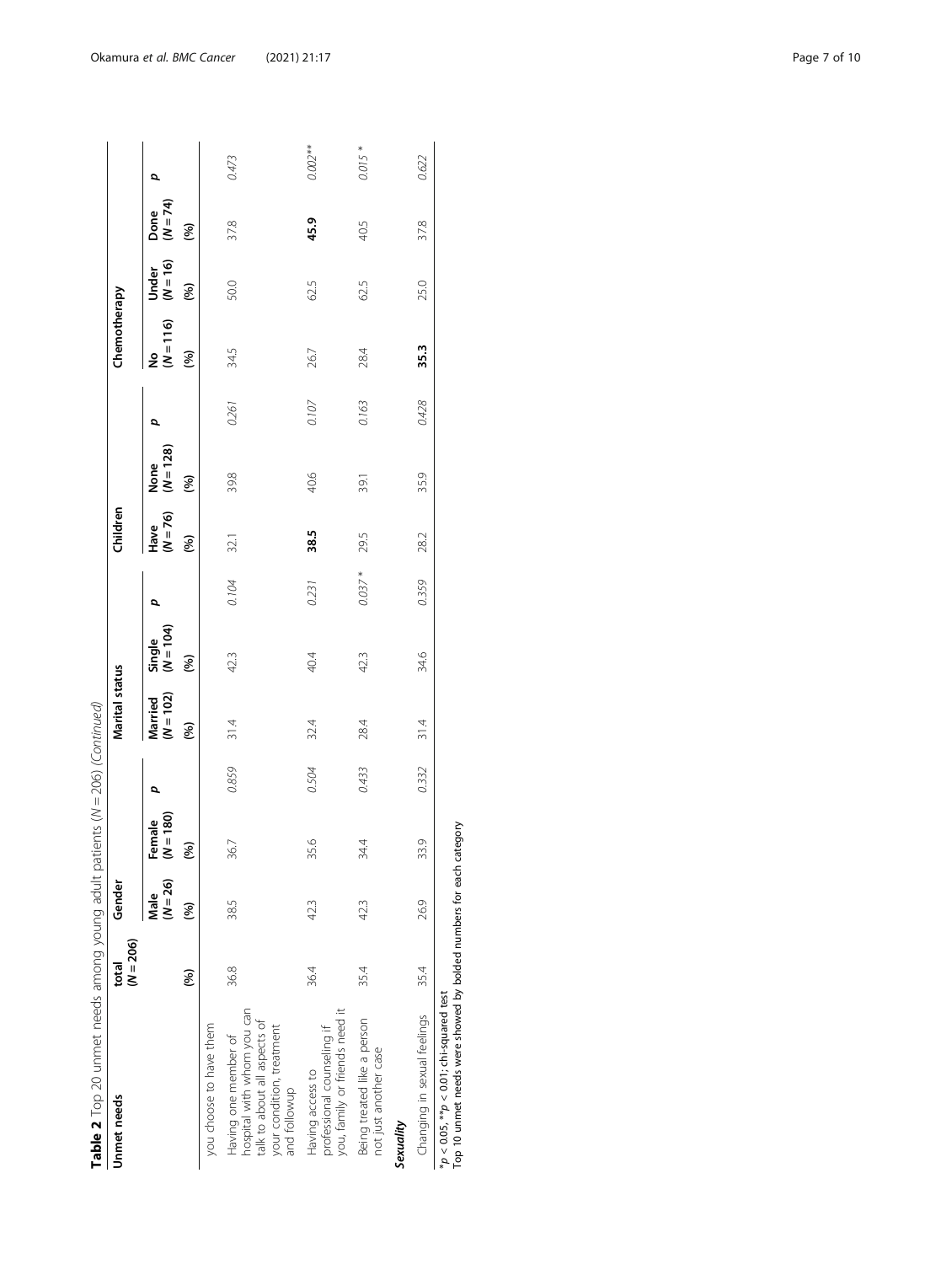<span id="page-7-0"></span>

| <b>Table 3</b> Associated factors of unmet needs – multiple regression analysis |  |  |  |
|---------------------------------------------------------------------------------|--|--|--|
|                                                                                 |  |  |  |

|                                                          | <b>Total needs</b>                                       |          |          |               |          | Physical & daily living needs  |                |         |                                      | Psychological needs            |                         |         |
|----------------------------------------------------------|----------------------------------------------------------|----------|----------|---------------|----------|--------------------------------|----------------|---------|--------------------------------------|--------------------------------|-------------------------|---------|
|                                                          | B                                                        | β        |          | $\mathcal{D}$ | Β        | β                              |                | р       | Β                                    | β                              |                         | р       |
| PS (0, 1, 2, 3, 4)                                       | 19.401                                                   | 0.313    | 4.723    | < 0.001       | 3.499    | 0.409                          | 6.686          | < 0.001 | 5.514                                | 0.280                          | 4.252                   | < 0.001 |
| Change in work & school life (Ref: yes) $-14.622 -0.190$ |                                                          |          | $-2.889$ | 0.004         | $-2.916$ |                                |                |         | $-0.275$ $-4.491$ $< 0.001$ $-5.873$ |                                | $-0.240 -3.676 < 0.001$ |         |
| Social support                                           | $-0.561$                                                 | $-0.144$ | $-2.267$ | 0.024         |          |                                |                |         |                                      | $-0.184 - 0.148 - 2.356$ 0.019 |                         |         |
|                                                          | Health system & information needs Care and support needs |          |          |               |          |                                |                |         |                                      | <b>Sexuality needs</b>         |                         |         |
|                                                          | B                                                        | ß        |          | р             | B        | ß                              |                | D       | В                                    | β                              |                         | р       |
| PS (0, 1, 2, 3, 4)                                       | 6.279                                                    | 0.263    | 3.764    | < 0.001       | 2.804    | 0.266                          | 3.858          | < 0.001 | .406                                 | 0.247                          | 3.647                   | < 0.001 |
| Change in work & school life (Ref: yes) 3.725            |                                                          | 0.125    | .771     | 0.078         | $-1.667$ | $-0.128$                       | $-1.862$ 0.064 |         |                                      |                                |                         |         |
| Social support                                           | $-0.189$                                                 | $-0.126$ | $-1.888$ | 0.060         |          | $-0.088 - 0.133 - 2.018$ 0.045 |                |         |                                      |                                |                         |         |

B: Coefficient, β: Standardized coefficient

A reference is provided for a categorical variable. A low score for a social support scale represents poor social support

functioning are key issues in terms of development of supportive care programs and services.

Our finding that patients who had experiences of change in work/school life after a cancer diagnosis was more likely to have unmet supportive care needs is also important and there is no study that reports association between unmet needs and experience of change in work/school life after a cancer diagnosis. Previous studies showed that work-related issues resulted in distress [[31\]](#page-9-0), and the ability to return or to maintain occupational and educational pursuits after a cancer diagnosis has been demonstrated to improve the QOL of patients with cancer, reducing social isolation and increasing self-esteem [\[32](#page-9-0), [33\]](#page-9-0). Work-related issues are one of the major topics in studies on cancer survivors. It is necessary for employers, companies and schools to understand their situations and cooperate. As the Japanese government has been focusing on improving the circumstances of the working population and children [\[34](#page-9-0)], it is expected to improve their occupational and educational status. Though higher levels of unmet supportive care needs was associated with higher psychological distress and lower QOL in this study, it might be possible to improve psychological distress and QOL by maintaining occupational and educational status after a cancer diagnosis among young adults with cancer.

Although the number of patients undergoing chemotherapy was small, we examined the relationship between the presence or absence of chemotherapy and unmet supportive care needs as an exploratory study. Their unmet supportive care needs were much higher than those without chemotherapy. This finding suggests that healthcare professionals need to be more careful if patients undergoing chemotherapy have physical, psychological or information problems. The association between other treatments and supportive care needs could not be examined, because there was no data on other treatments. Gupta et al. [[35\]](#page-9-0) found that patients who had completed active cancer treatment tended to rate receiving information about diagnosis, cancer and fertility as more important than those who were on active treatment. However, service needs were similar in both groups. Few studies have examined the differences in needs between patients under treatment, those who have completed treatment, and the type of treatment. Further research is needed as supportive care needs could change during the transition process from active treatment to survivorship  $[16]$ .

This study has some limitations. First, we didn't have data on participation rate or refusal rate, because a webbased survey company recruited potential participants from a pool of registered people and we got the data from those who responded with interest. However, this study enabled a national survey among young adults with cancer in spite of relatively low prevalence. Second, there is a gender imbalance in that more women than men participated. According to the data of the Cancer Registry of Japan in 2016 and 2017, there are more female than male cancer patients over 20 years old and 80% of patients in the 20–39-year-old group are female [[36\]](#page-9-0). Furthermore, the male-female ratio of registrants aged between 20 and 39 during the study period was approximately 1:2, and more female than male cancer patients were registered in the database (75.6%; 776 female). A gender imbalance in our study might occur due to differences in cancer incidence and gender differences in registrants. Third, 40% of the participants had uterine cancer. According to the data of the Cancer Registry of Japan, the prevalence of uterine cancer in patients aged 20–29 is 9%, and that in patients aged 30–39 is 13% [[36\]](#page-9-0). It is unclear why the study participants had more uterine cancer compared to prevalence. From the distribution of cancer sites in the participants, it is considered that there may be a selection bias. We should be careful about generalizing the results. Fourth, there was no participant aged under 20 years probably because parents' consent was needed in order to participate this survey if they were under 20 years old. It is necessary to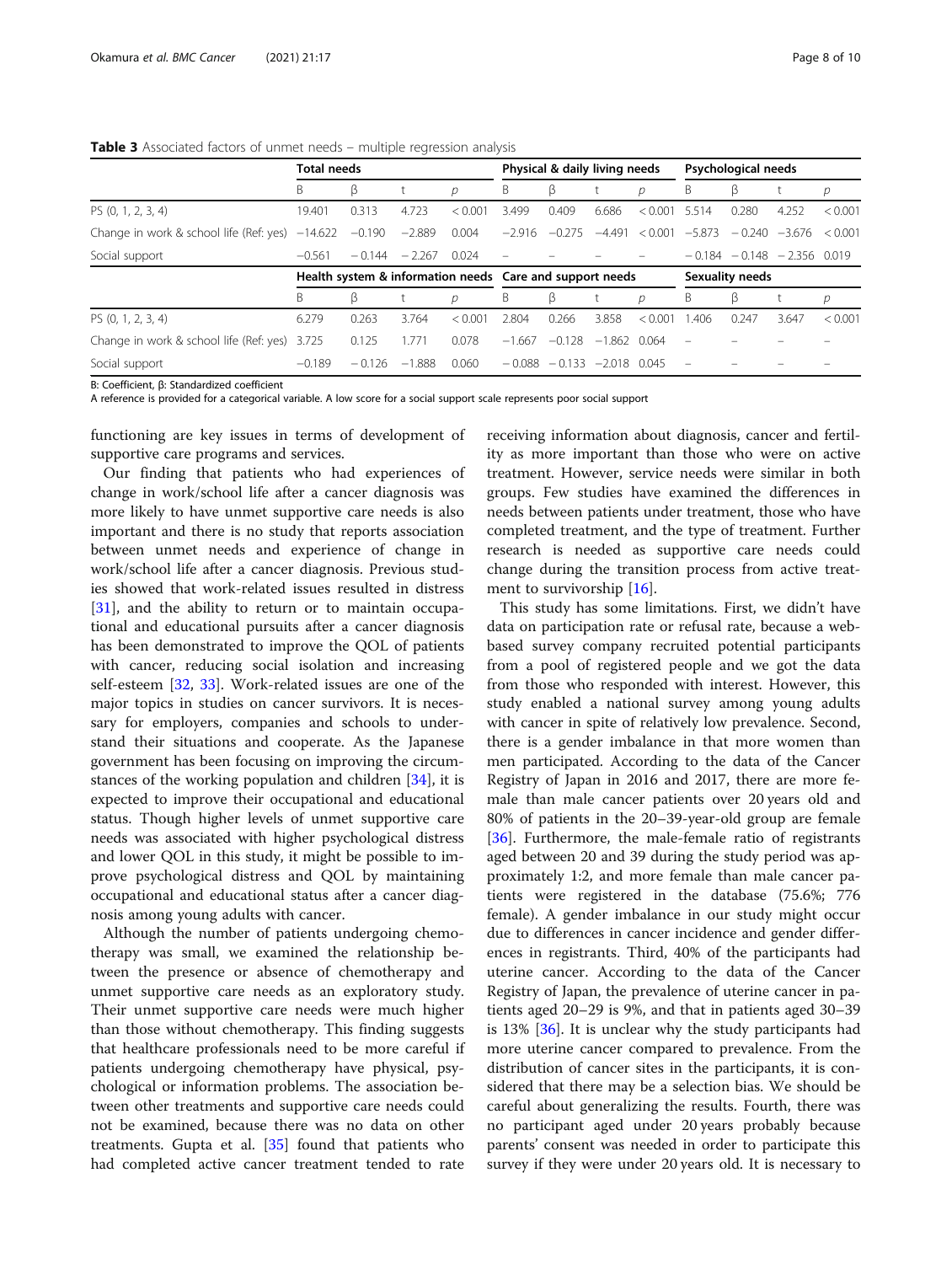<span id="page-8-0"></span>clarify unmet needs among Japanese adolescents with cancer by other methods. Finally, the cross-sectional design provides no information on causal relationships.

## Conclusions

This survey demonstrated that 76.7% of Japanese young adult patients with cancer reported having at least one unmet supportive care needs. The prevalence was relatively high in the psychological domain and low in the sexual domain. In a multiple regression analysis, perceived poorer PS, experience of change in work/school life after a cancer diagnosis and poor social support were associated with total needs. The findings suggest potential opportunities for intervention in addressing psychological needs rather than physical and information needs. And our study would lay a foundation for future intervention studies to improve their psychological adjustment and QOL.

#### Abbreviations

AYAs: Adolescence and young adults; PS: Performance status; QOL: Quality of life

#### Acknowledgements

Not applicable.

#### Authors' contributions

This study design and assessments were conceptualized and developed by MF and YU. MO and MF analyzed and interpreted the patient data regarding the supportive care needs and associated factors. MO wrote an outline of the paper, which was carefully revised, edited and discussed by MF, AS and YU. All of the authors have read and approved the final manuscript.

#### Funding

This study was supported by the Project Mirai Cancer Research Grants from Japan Cancer Society and the Grant-in-Aid from Japanese Ministry of Health Labor and Welfare [grant number 19EA1012]. These funding sources had no role in the design, methods, analyses, results of this study, or in the preparation of this article.

#### Availability of data and materials

The datasets used and analyzed during the current study are available from the corresponding author on reasonable reason.

#### Ethics approval and consent to participate

Potential participants first read introductory statements that summarized the contents of the questionnaire and explained they could withdraw at any time if they wished so. Responses were considered consent to participate. Those who were 16–19 years old were asked to confirm the consent of their parents. This study was approved by the Institutional Review Board and Ethics Committee of the National Center for Neurology and Psychiatry, Japan, and was conducted in accordance with the principles laid down in the Helsinki Declaration.

#### Consent for publication

Not applicable.

#### Competing interests

The authors declare that they have no competing interests.

#### Received: 13 January 2020 Accepted: 9 December 2020 Published online: 05 January 2021

#### References

- 1. Kwak M, Zebrack BJ, Meeske KA, Embry L, Aguilar C, Block R, et al. Trajectories of psychological distress in adolescent and young adult patients with cancer: a 1-yrear longitudinal study. J Clin Oncol. 2013;31:2160–6.
- 2. Arnet JJ. A theory of development from late teens through the twenties. Am Psychol. 2000;55:469–80.
- 3. Zebrack B, Hamilton R, Smith AW. Psychosocial outcomes and service use among young adults with cancer. Semin Oncol. 2009;36:468–77.
- 4. Zebrack B. Information and service needs for young adult cancer survivors. Support Care Cancer. 2009;17:349–57.
- 5. Geue K, Sender A, Schmidt R, Richter D, Hinz A, Schulte T, et al. Genderspecific quality of life after cancer in young adulthood: a comparison with the general population. Qual Life Res. 2014;23:1377–86.
- 6. Dyson GJ, Thompson K, Palmer S, Thomas DM, Scholfield P. The relationship between unmet needs and distress amongst young people with cancer. Support Care Cancer. 2012;20:75–85.
- 7. Keegan THM, Lichtensztajn DY, Kato I, Kent EE, Wu X, West MM, et al. Unmet adolescent and young adult cancer survivors information and service needs: a population-based cancer registry study. J Cancer Surviv. 2012;6:239–50.
- 8. Smith AW, Parsons HM, Kent EE, Bellizzi K, Zebrack BJ, Keel G, et al. Unmet support service needs and health-related quality of life among adolescents and young adults with cancer: the AYA HOPE study. Front Oncol. 2013;3:1– 11.
- 9. Zebrack BJ, Block R, Hayes-Lattin B, Embry L, Aguilar C, Meeske KA, et al. Psychosocial service use and unmet need among recently diagnosed adolescent and young adult cancer patients. Cancer. 2013;119:201–14.
- 10. DeRouen MC, Smith AW, Tap L, Bellizzi KM, Lynch CF, Parsons HM, et al. Cancer-related information needs and cancer's impact on control over life influence health-related quality of life among adolescents and young adults with cancer. Psychooncology. 2015;24:1104–15.
- 11. Perl G, Nordheimer S, Lando S, Benedict C, Brenner C, Perry S, et al. Young patients and gastrointestinal (GI) tract malignancies – are we addressing the unmet needs? BMC Cancer. 2016;16:630.
- 12. Sawyer SM, McNeil R, McCarthy M, Orme L, Thompson K, Drew S, et al. Unmet need for healthcare services in adolescents and young adults with cancer and their parent carers. Support Care Cancer. 2017;25:2229–39.
- 13. McCarthy MC, McNeil R, Drew S, Orme L, Sawyer SM. Information needs of adolescent and young adult cancer patients and their parent-carers. Support Care Cancer. 2018;26:1655–64.
- 14. Galán S, de la Vega R, Miró J. Needs of adolescents and young adults after cancer treatment: a systematic review. Eur J Cancer Care. 2016;27:e12558 1– 14.
- 15. Hoekstra RA, Heins MJ, Korevaar JC. Health care needs of cancer survivors in general practice: a systematic review. BMC Fam Pract. 2014;15:94.
- 16. Walsh C, Currin-McCulloch J, Simon P, Zebrack B, Jones B. Shifting needs and preferences: supporting young adult cancer patients during the transition from active treatment to survivorship care. J Adolesc Young Adult Oncol. 2019;8:114–21.
- 17. Hori M, Matsuda T, Shibata A, Katanoda K, Sobue T, Nishimoto H. Cancer incidence and incidence rates in Japan in 2009: a study of 32 populationbased cancer registries for the monitoring of cancer incidence in Japan (MCIJ) project. JJCO. 2015;45:884–91.
- 18. Okuyama T, Akechi T, Yamashita H, Toyama T, Endo C, Sagawa R, et al. Reliability and validity of the Japanese version of the short-form supportive care needs survey questionnaire (SCNS-SF34-J). Psychooncology. 2009;18:1003–10.
- 19. Iwasa H, Gondo Y, Masui Y, Inagaki H, Kawai C, Otsuka R, et al. Reliability and validity of the Japanese version of the multidimensional scale of perceived social support. Kouseinoshihyo. 2007;6:26–33.
- 20. Furukawa TA, Kawakami N, Saitoh M, Ono Y, Nakane Y, Nakamura Y, et al. The performance of the Japanese version of the K6 and K10 in the world mental health survey Japan. Int J Methods Psychiatr Res. 2008;17:152–8.
- 21. Ikeda S, Shiroiwa T, Igarashi A, Noto S, Fukuda T, Saito S, et al. Developing a Japanese version of the EQ-5D-5L value set. Hokeniryokagaku. 2015;64:47– 55.
- 22. Miyashita M, Ohno S, Katanoda A, Tokunaga E, Masuda N, Shien T, et al. Unmet information needs and quality of life in young breast cancer survivors in Japan. Cancer Nurs. 2015;38:E1–11.